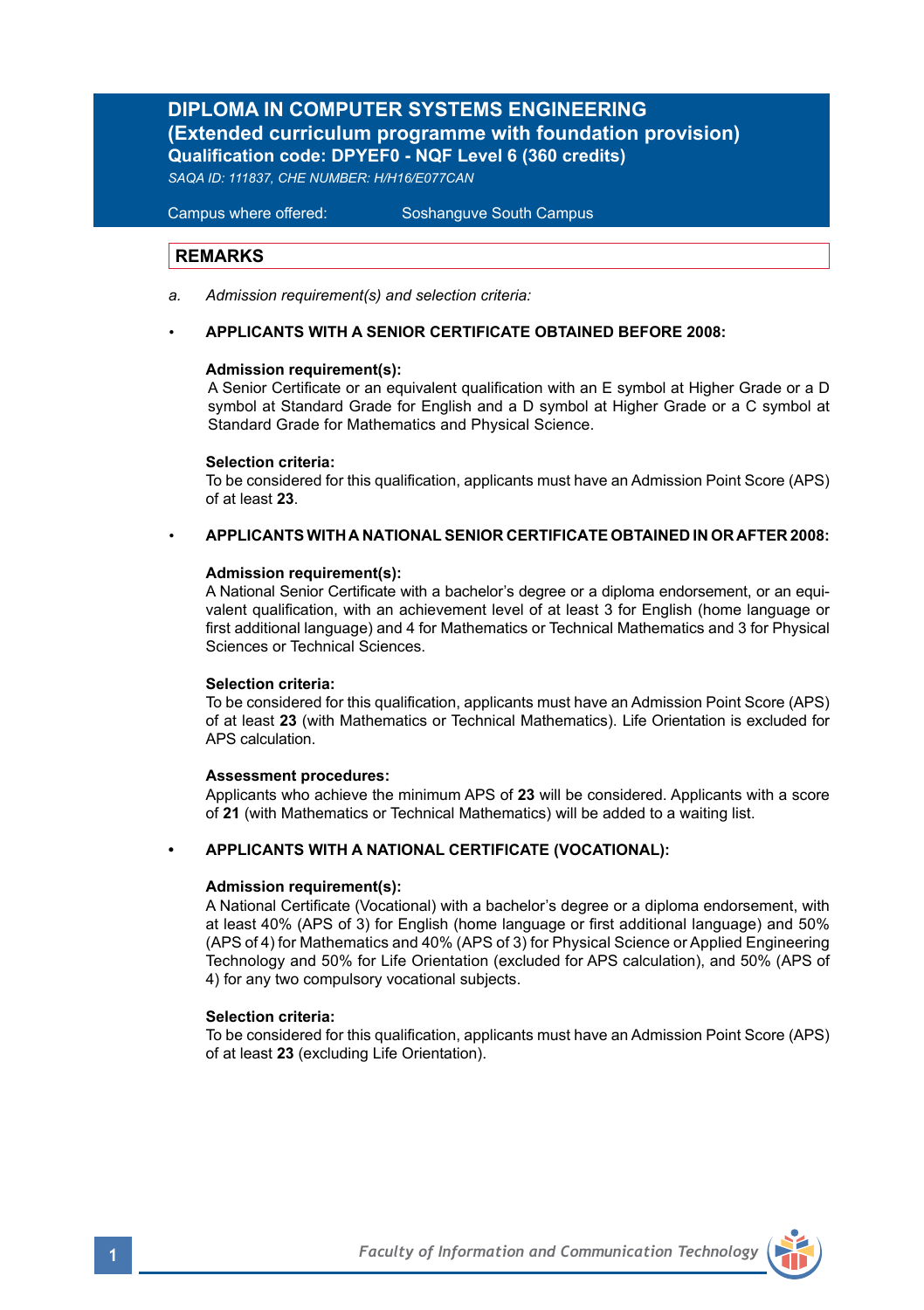### • **APPLICANTS WITH A NATIONAL N CERTIFICATE AS PUBLISHED IN NATED 191: (NQF LEVEL 4):**

#### **Admission requirement(s):**

A National Senior Certificate and a National N Certificate as published in Nated 191: N3 (NQF Level 4) issued by both the Department of Higher Education and Training (DHET) and the Council for Quality Assurance in General and Further Education and Training (Umalusi), with at least 40% (APS of 3) for English and 50% (APS of 4) for Mathematics N3 and Engineering Sciences N3.

*b. Assessment procedure(s):*

No further assessment will be done. Applicants who achieve the minimum APS will be con sidered until the programme complement is full.

Please take note that all completed applications received within the published due dates will be ranked. After consideration of the Departmental Student Enrolment Plan, only the top ranking applicants will be selected. Once a programme is full, a waiting list will be in place to provide an opportunity for applicants to fill places of those who did not register on time. Applicants will be informed of their status per official letter from the Office of the Registrar, alternatively, they can check their application status on the TUT website, www.tut.ac.za.

- *c. Recognition of Prior Learning (RPL), equivalence and status:* See Chapter 30 of Students' Rules and Regulations.
- *d. Intake for the qualification:*  January only.
- *e. Minimum duration:* Four years.
- *f. Presentation:*  Day classes. Classes and assessments take place during the week and on Saturdays.
- *g. Exclusion and readmission:* See Chapter 2 of Students' Rules and Regulations.
- *h. Re-registration:*

A student may re-register for the module Project Design 365 only with the permission of the Head of the Department. The purpose of the re-registration is to provide students with an opportunity to complete the project only, and not to redo it, should they fail the subject.

- *i. Engineering Council of South Africa (ECSA):* This programme is accredited by the Engineering Council of South Africa (ECSA), and students completing the qualification will be able to register with that Council. The Department or ECSA can be contacted for additional information and registration purposes.
- *j. Work-Integrated Learning 326:* See Chapter 5 of Students' Rules and Regulations.

# **CURRICULUM**

#### **FIRST YEAR**

| <b>CODE</b> | <b>MODULE</b>                    | <b>NOF-L</b> | <b>CREDIT</b> | <b>PREREQUISITE MODULE(S)</b> |
|-------------|----------------------------------|--------------|---------------|-------------------------------|
| CMSF05D     | Communication Science 165        | (5)          | (10)          |                               |
| DE1F05D     | Digital Electronics 115          | (5)          | (10)          |                               |
| EIPF05D     | <b>Electrical Principles 115</b> | (5)          | (10)          |                               |
| EL1F05D     | Electronics 115                  | (5)          | (10)          |                               |

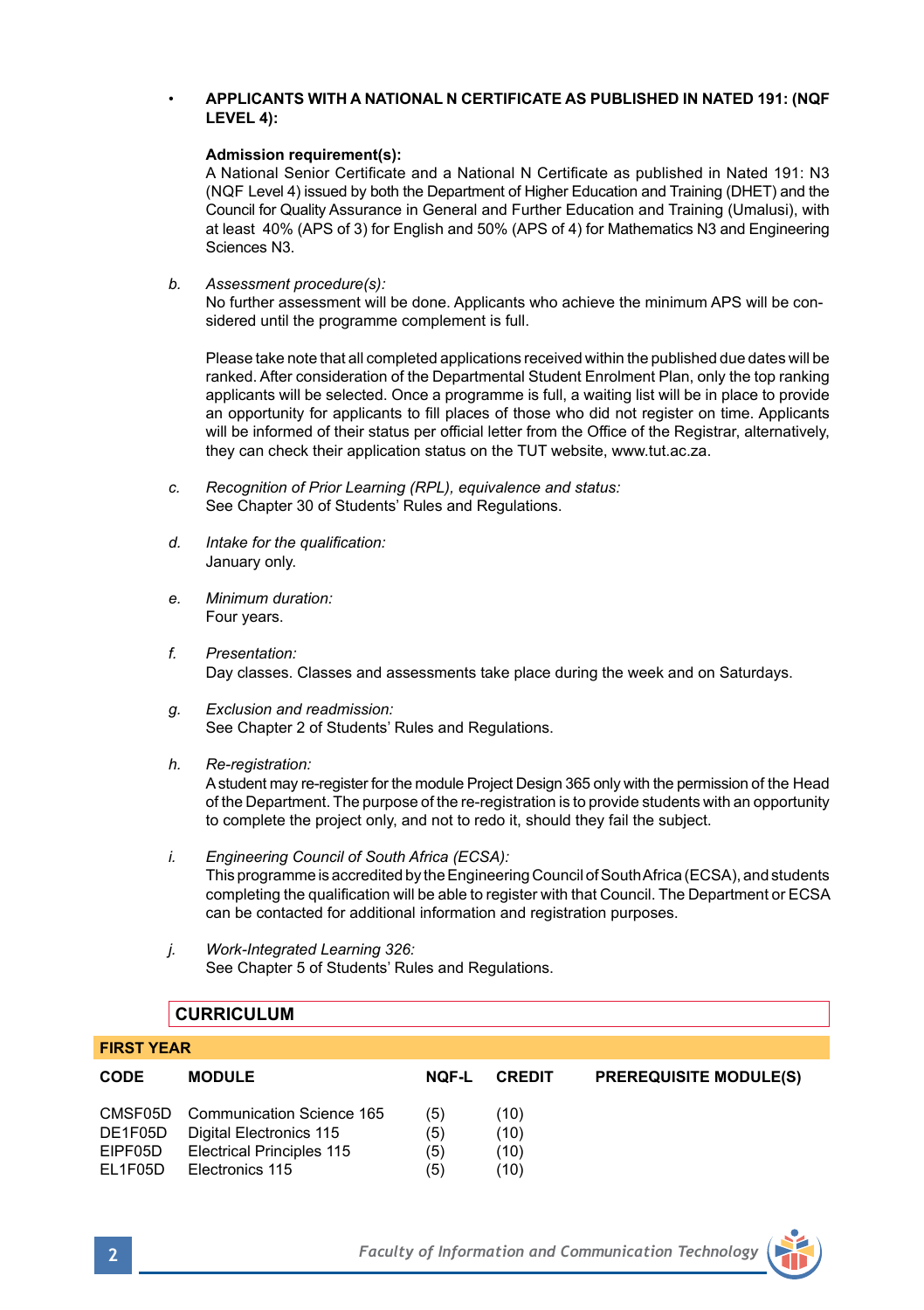| MT1F05D | Mathematics 115 | (5) | (10) |
|---------|-----------------|-----|------|
| PG1F05D | Programming 115 | (5) | (10) |

# TOTAL CREDITS FOR THE FIRST YEAR: **60**

| <b>SECOND YEAR</b>                                  |                                                                                                                  |                                 |                                      |                                                                                                   |  |
|-----------------------------------------------------|------------------------------------------------------------------------------------------------------------------|---------------------------------|--------------------------------------|---------------------------------------------------------------------------------------------------|--|
| <b>CODE</b>                                         | <b>MODULE</b>                                                                                                    | <b>NOF-L</b>                    | <b>CREDIT</b>                        | <b>PREREQUISITE MODULE(S)</b>                                                                     |  |
| DE2F06D<br>EL2F06D<br>MT2F06D<br>NWSF05D<br>PCOF05D | Digital Electronics 126<br>Electronics 126<br>Mathematics 126<br>Network Systems 125<br>Project Construction 125 | (6)<br>(6)<br>(6)<br>(5)<br>(5) | (10)<br>(10)<br>(10)<br>(10)<br>(10) | Digital Electronics 115<br>Electronics 115<br>Mathematics 115<br><b>Electrical Principles 115</b> |  |
| PG2F06D                                             | Programming 126<br>TOTAL CREDITS FOR THE SECOND YEAR:                                                            | (6)                             | (10)<br>60                           | Flectronics 115<br>Programming 115                                                                |  |

#### **THIRD YEAR**

**Modules are offered as determined by the Head of the Department.**

| <b>CODE</b>                           | <b>MODULE</b>                                                  | <b>NQF-L</b> | <b>CREDIT</b> | <b>PREREQUISITE MODULE(S)</b>                                                                                              |  |  |
|---------------------------------------|----------------------------------------------------------------|--------------|---------------|----------------------------------------------------------------------------------------------------------------------------|--|--|
| <b>FIRST SEMESTER</b>                 |                                                                |              |               |                                                                                                                            |  |  |
| CAG216D                               | Computer Architecture and<br>Organisation 216                  | (6)          | (10)          | Digital Electronics 115<br>Digital Electronics 126                                                                         |  |  |
| DAB215D<br><b>DEL216D</b>             | Databases 215<br>Digital Electronics 216                       | (5)<br>(6)   | (10)<br>(10)  | Digital Electronics 115<br>Digital Electronics 126                                                                         |  |  |
| DP1216D                               | Digital Process Control 216                                    | (6)          | (10)          | Digital Electronics 115<br>Digital Electronics 126                                                                         |  |  |
| <b>MHS216D</b>                        | Mathematics 216                                                | (6)          | (10)          | Mathematics 115<br>Mathematics 126                                                                                         |  |  |
| <b>PGM216D</b>                        | Programming 216                                                | (6)          | (10)          | Programming 115<br>Programming 126                                                                                         |  |  |
| TOTAL CREDITS FOR THE SEMESTER:<br>60 |                                                                |              |               |                                                                                                                            |  |  |
| <b>SECOND SEMESTER</b>                |                                                                |              |               |                                                                                                                            |  |  |
| DP2216D                               | Digital Process Control 226                                    | (6)          | (10)          | Digital Process Control 216<br>Programming 216                                                                             |  |  |
| LOD216D                               | Logic Design 226                                               | (6)          | (10)          | Computer Architecture and<br>Organisation 216<br>Digital Electronics 216                                                   |  |  |
| OPS216D<br><b>PLC216D</b>             | Operating Systems 226<br>Programmable Logic<br>Controllers 226 | (6)<br>(6)   | (10)<br>(10)  | Programming 216<br>Digital Process Control 216<br>Programming 216                                                          |  |  |
| plus two of the following modules:    |                                                                |              |               |                                                                                                                            |  |  |
| <b>ARI216D</b>                        | Artificial Intelligence 226                                    | (6)          | (10)          | Mathematics 216                                                                                                            |  |  |
| <b>MRO216D</b>                        | Mobile Robotics 226                                            | (6)          | (10)          | Programming 216<br>Computer Architecture and<br>Organisation 216<br>Digital Electronics 216<br>Digital Process Control 216 |  |  |

Programming 216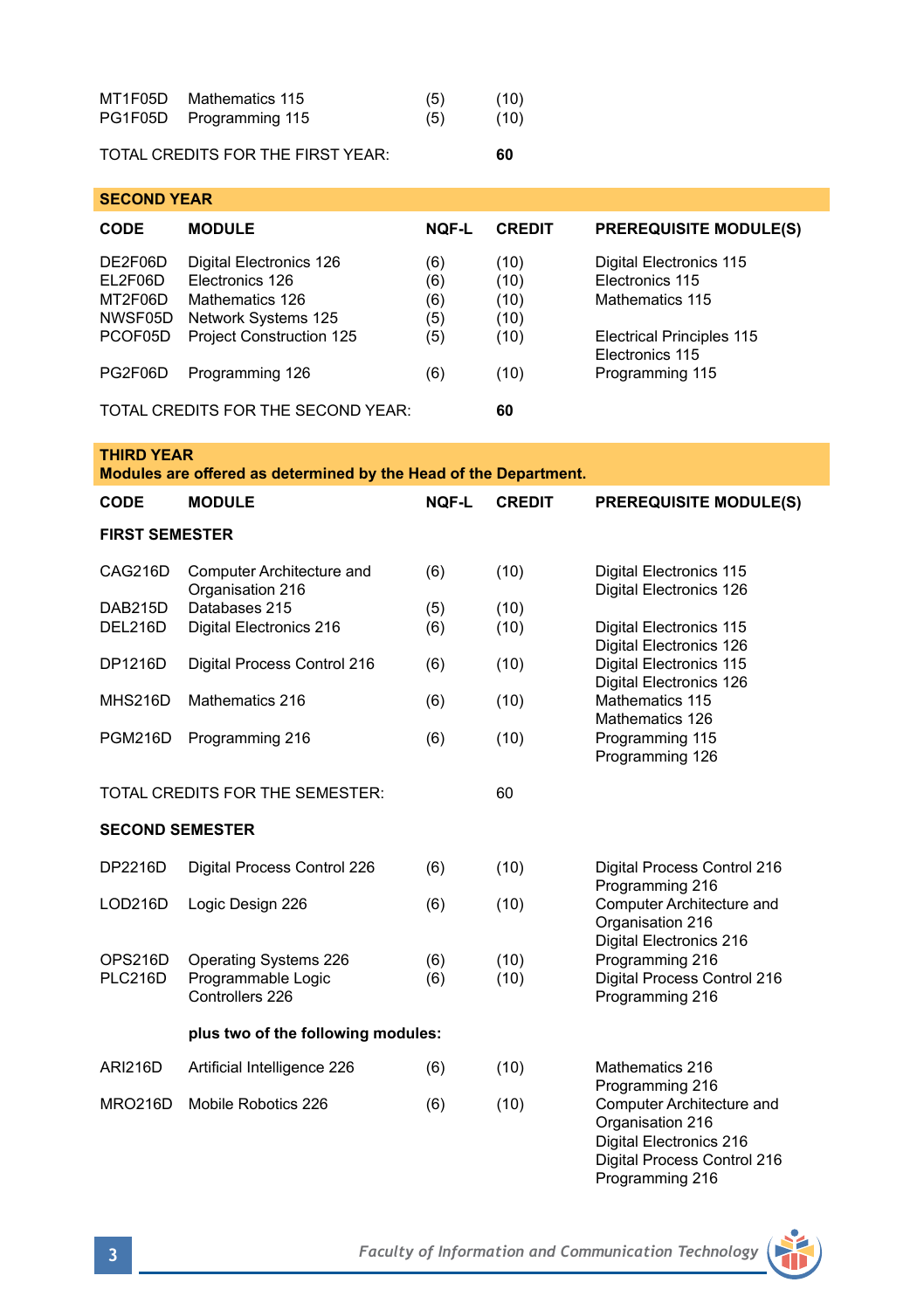| NWS216D Network Systems 226       | (6) | (10) | Network Systems 125 |
|-----------------------------------|-----|------|---------------------|
| TOTAL CREDITS FOR THE SEMESTER:   |     | 60   |                     |
| TOTAL CREDITS FOR THE THIRD YEAR: |     | 120  |                     |
| <b>FOURTH YEAR</b>                |     |      |                     |

| Modules are offered as determined by the Head of the Department. |                                                                     |              |               |                                                                                                             |  |
|------------------------------------------------------------------|---------------------------------------------------------------------|--------------|---------------|-------------------------------------------------------------------------------------------------------------|--|
| <b>CODE</b>                                                      | <b>MODULE</b>                                                       | <b>NQF-L</b> | <b>CREDIT</b> | <b>PREREQUISITE MODULE(S)</b>                                                                               |  |
| <b>FIRST SEMESTER</b>                                            |                                                                     |              |               |                                                                                                             |  |
| EMS316D                                                          | Embedded Systems 316                                                | (6)          | (10)          | Digital Process Control 226<br>Logic Design 226<br>Programmable Logic<br>Controllers 226                    |  |
| PBS316D<br>PD1315D                                               | Probability and Statistics 316<br>Project Design 365                | (6)<br>(5)   | (10)<br>(10)  | Mathematics 115<br>Digital Process Control 226<br>Logic Design 226<br>Programmable Logic<br>Controllers 226 |  |
| PD1315R                                                          | Project Design 365<br>(re-registration) (second-semester<br>module) | (5)          | (0)           |                                                                                                             |  |
| SFE316D                                                          | Software Engineering 316                                            | (6)          | (10)          | Databases 215<br>Programming 216                                                                            |  |
| TOTAL CREDITS FOR THE SEMESTER:                                  |                                                                     |              | 40            |                                                                                                             |  |

#### **SECOND SEMESTER**

**(On completion of all first-, second, third and fourth year (first semester) modules).**

| WYE316D<br>PD2316D<br>PD2316R | Work-Integrated Learning 326<br>Project Design 376<br>Project Design 376<br>(re-registration) (first-semester<br>module) | (6)<br>(6)<br>(6) | (60)<br>(20)<br>(0) |
|-------------------------------|--------------------------------------------------------------------------------------------------------------------------|-------------------|---------------------|
|                               | TOTAL CREDITS FOR THE SEMESTER.                                                                                          |                   | 80                  |
|                               | TOTAL CREDITS FOR THE FOURTH YEAR:                                                                                       |                   | 120                 |
|                               | TOTAL CREDITS FOR THE QUALIFICATION:                                                                                     |                   | 360                 |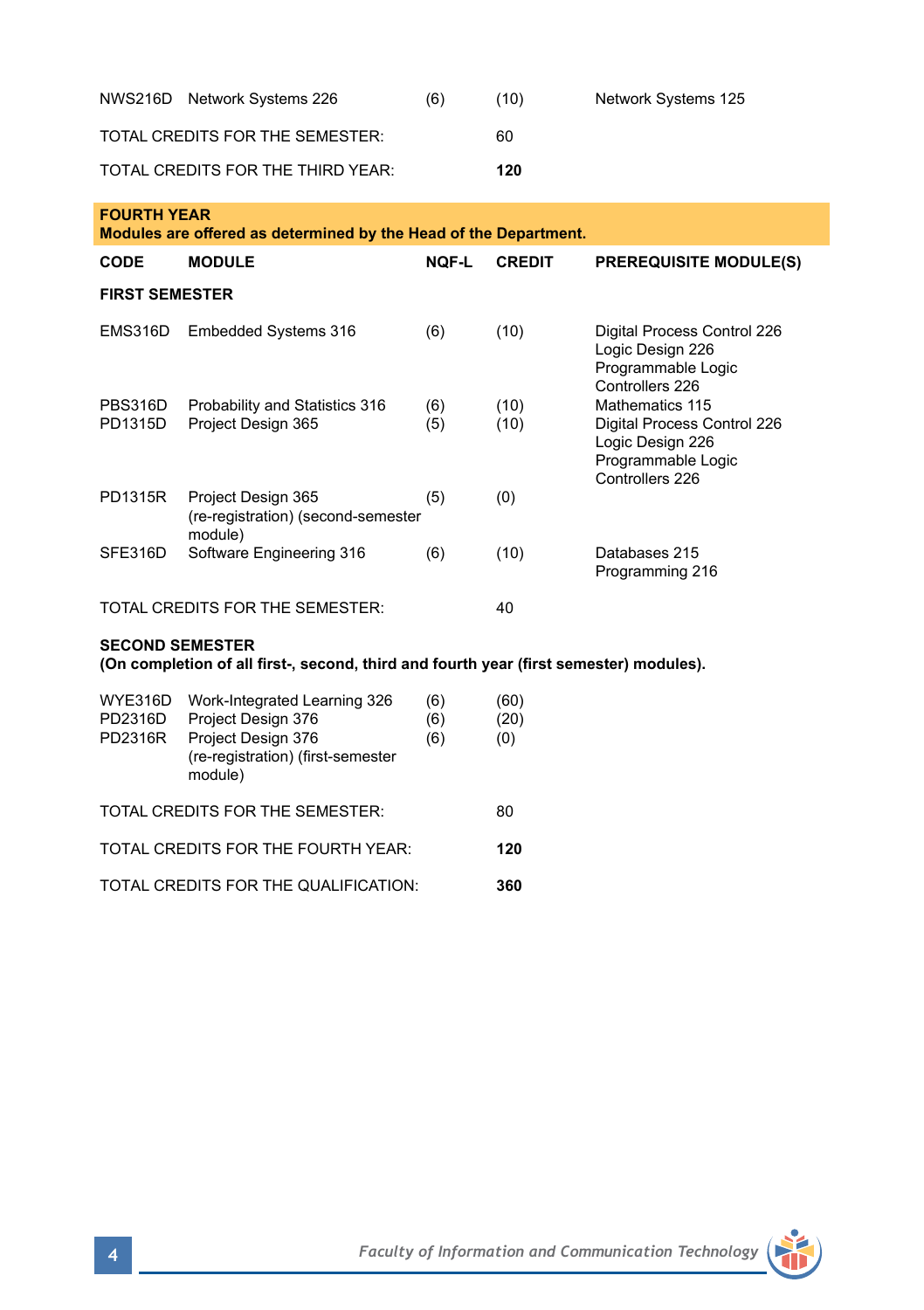# **MODULE INFORMATION (OVERVIEW OF SYLLABUS)**

The syllabus content is subject to change to accommodate industry changes. Please note that a more detailed syllabus is available at the Department or in the study guide that is applicable to a particular module. At time of publication, the syllabus content was defined as follows:

# **A**

# **ARTIFICIAL INTELLIGENCE 226 (ARI216D) 1 X 3-HOUR PAPER**

*(Module custodian: Department of Computer Systems Engineering)* This module covers applied intermediate artificial intelligence and is concerned with the implementation of intermediate level artificial intelligence concepts. The student will be introduced to autonomous agents, statedriven design, basic user interaction concepts, autonomous virtual world generation, path finding and basic network programming. After successful completion of this module, the student must be able to create and design autonomous agents in a virtual world that achieve specific given goals using intermediate artificial intelligence concepts. (Total tuition time: ± 100 hours)

# **C**

# **COMMUNICATION SCIENCE 165 (CMSF05D) 1 X 3-HOUR PAPER**

### *(Module custodian: ICT First Years' and Foundation Unit)*

This module covers the discipline of communication as a whole and touches on adjusting to and thriving in a tertiary environment and is concerned with the life skills needed for study at a university, using a computer for writing, doing research, and techniques for presenting research. The student will be introduced to concepts of change and personal adjustment, goal setting and time management, interpersonal skills, and listening and study skills. (Total tuition time: ± 100 hours)

# **COMPUTER ARCHITECTURE AND ORGANISATION 216 (CAG216D) 1 X 3-HOUR PAPER**

### *(Module custodian: Department of Computer Systems Engineering)*

This module covers microcontroller principles and their applications and is concerned with design, development, and construction of microcontroller applications. The student will be introduced to architecture of a microcontroller, memory architectures, DMA transfers, basic I/O principles and devices, interrupts, and embedded application designs. (Total tuition time: ± 100 hours)

# **D**

# **DATABASES 215 (DAB215D) 1 X 3-HOUR PAPER**

#### *(Module custodian: Department of Computer Science)*

This module covers the world of database systems and their use in industry and is concerned with the use and construction of databases as part of a solution to a problem. After successful completion of this module, the student must be able to display a firm grasp of database systems and their application as part of a solution to a problem. (Total tuition time: ± 100 hours)

# **DIGITAL ELECTRONICS 115 (DE1F05D) 1 X 3-HOUR PAPER**

# *(Module custodian: Department of Computer Systems Engineering)*

This module covers introductory digital electronics and is concerned with the building blocks of digital systems. After successful completion of this module, the student must be able to design, troubleshoot and build basic digital system circuits. (Total tuition time: ± 100 hours)

# **DIGITAL ELECTRONICS 126 (DE2F06D) 1 X 3-HOUR PAPER**

# *(Module custodian: Department of Computer Systems Engineering)*

This module introduces data storage, data transmission, data processing and control, and signal conversion and processing, through the implementation of basic digital electronic concepts. On completion of this module, students should be able to explain how the mentioned systems are built using basic digital electronic building blocks. (Total tuition time: ± 100 hours)

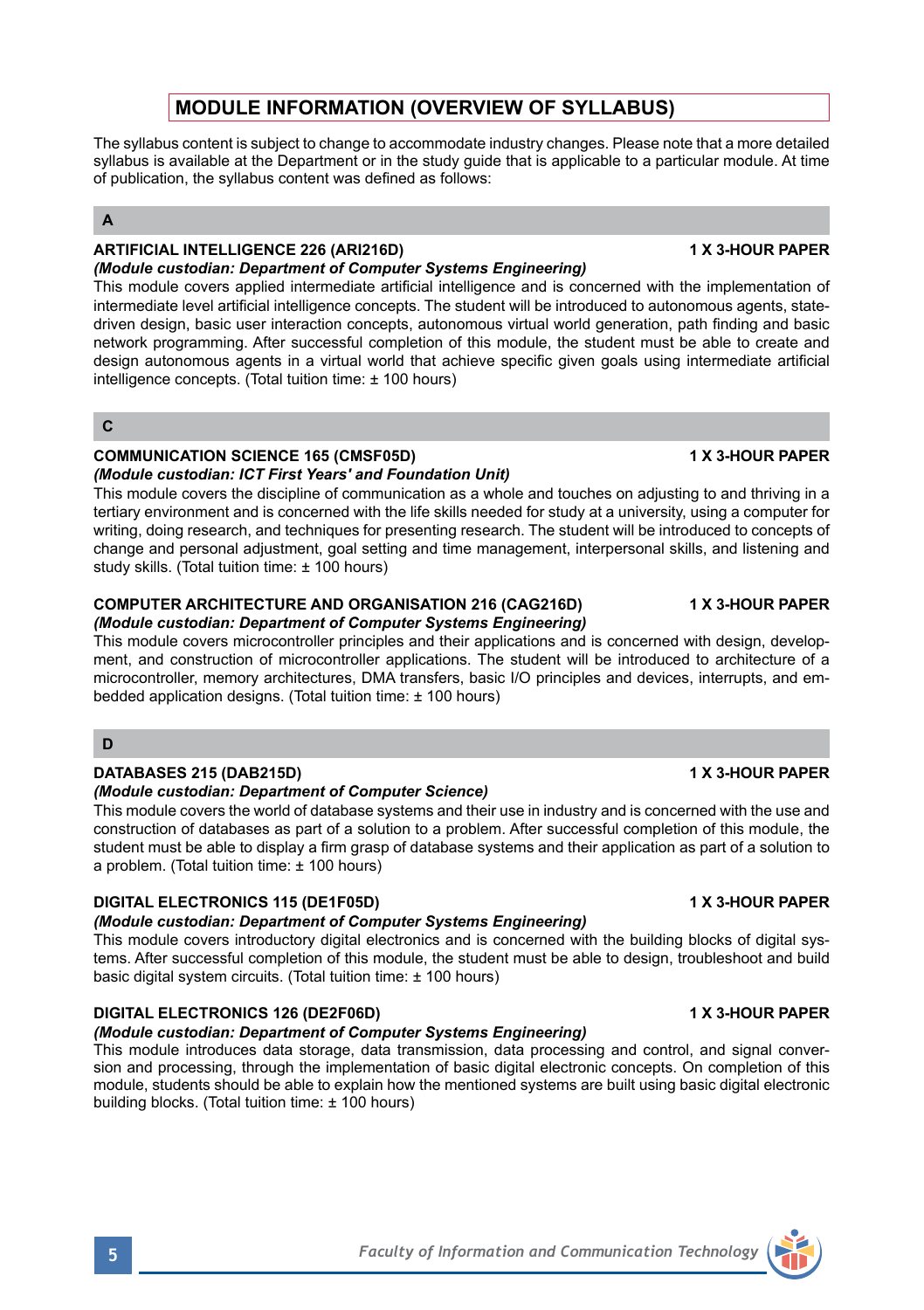# **DIGITAL ELECTRONICS 216 (DEL216D) 1 X 3-HOUR PAPER**

# *(Module custodian: Department of Computer Systems Engineering)*

This module covers introductory microcontroller concepts and is concerned with the basics of an 8-bit microcontroller. After successful completion of this module, the student must be able to design, program and debug a program, using assembler language for an 8-bit microcontroller. (Total tuition time: ± 100 hours)

# **DIGITAL PROCESS CONTROL 216 (DP1216D) 1 X 3-HOUR PAPER**

# *(Module custodian: Department of Computer Systems Engineering)*

This module covers introductory intelligent systems that encompass the integration of software and electronic systems and is concerned with the implementation of control systems. After successful completion of this module, the student must be able to apply a combination of hardware and software systems in a solution to a given problem. (Total tuition time: ± 100 hours)

# **DIGITAL PROCESS CONTROL 226 (DP2216D) 1 X 3-HOUR PAPER**

# *(Module custodian: Department of Computer Systems Engineering)*

This module covers the theory of mobile robotics and is concerned with robotics and related technologies. The student will be introduced to the theory behind sensor integration using various sensors, applying a variety of algorithms and techniques to a robotic platform in order to solve problems, these include and are not limited to localisation, path finding, map generation, proportional integral derivative control, and navigation. After successful completion of this module, the student must be able to describe, explain and solve various robotic related problems. (Total tuition time: ± 100 hours)

# **E**

# **ELECTRICAL PRINCIPLES 115 (EIPF05D) 1 X 3-HOUR PAPER**

### *(Module custodian: Department of Computer Systems Engineering)*

This module covers electrical principles and is concerned with the study and application of electricity, electronics and electromagnetism. The student will be introduced to basic principles of modern day electrical engineering technology. After successful completion of this module, the student must be able to deal with the basic principles of electricity, e.g. the analysis of direct current circuits, the analysis of alternating current circuits, electromagnetism, magnetic circuits, inductors, capacitors and some mechanical calculations. (Total tuition time: ± 100 hours)

# **ELECTRONICS 115 (EL1F05D) 1 X 3-HOUR PAPER**

#### *(Module custodian: Department of Computer Systems Engineering)*

This module covers electronic components and their operations and is concerned with atomic theory, electrical charge, electrical voltage, current, resistance, series and parallel circuits, conductors and insulators. After successful completion of this module, the student must be able to design basic power supplies and biasing circuits for BJT, FET transistors and operational amplifiers. (Total tuition time: ± 100 hours)

# **ELECTRONICS 126 (EL2F06D) 1 X 3-HOUR PAPER**

# *(Module custodian: Department of Computer Systems Engineering)*

This module covers the analysis and design of simple electronic circuits and is concerned with the modelling of electronic components and their application in circuit analysis and design. After successful completion of this module, the student must be able to design and analyse simple power supplies, basic filters, transistor amplifiers and calculate heat sink requirements for power circuits. (Total tuition time: ± 100 hours)

# **EMBEDDED SYSTEMS 316 (EMS316D) 1 X 3-HOUR PAPER**

# *(Module custodian: Department of Computer Systems Engineering)*

This module covers the implementation of software on an embedded system and is concerned with the model and design of the joint dynamics of software, networks, and physical processes. After successful completion of this module, the student must be able to model, design and implement an embedded systems. (Total tuition time: ± 100 hours)

![](_page_5_Picture_26.jpeg)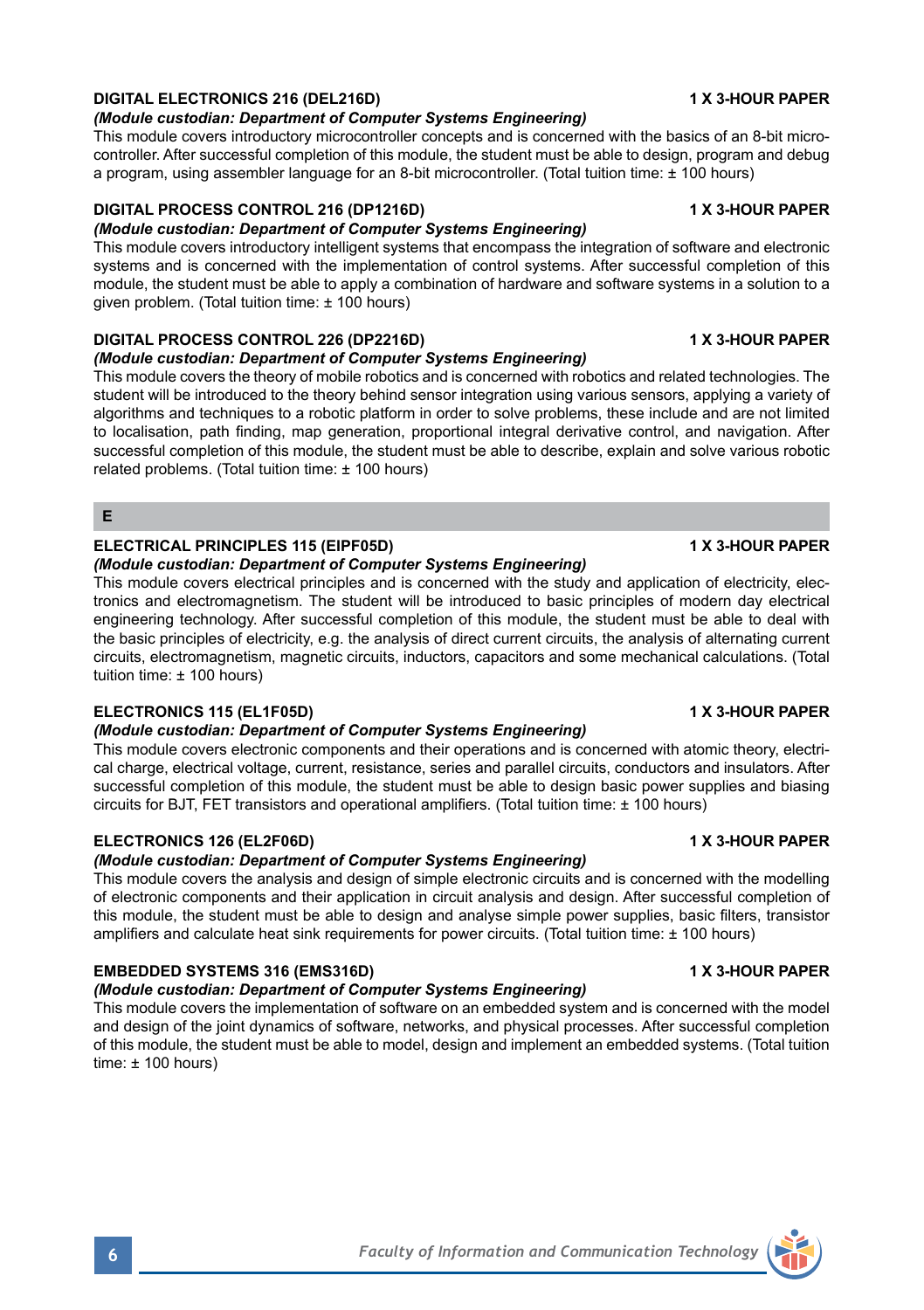# **LOGIC DESIGN 226 (LOD216D) 1 X 3-HOUR PAPER**

#### *(Module custodian: Department of Computer Systems Engineering)*

This module covers the design principles of logic circuits using a hardware descriptive language and is concerned with the building blocks in understanding logic design principles using a hardware descriptive language. After successful completion of this module, the student must be able to design basic logic circuits using relevant components (PALs, PLAs, FPGAs, CPLDs, development boards, etc.), tools (HDL compilers, programming suites, etc.) and methods (relevant optimisation methods, FSMs, etc.) to design logic circuits. (Total tuition time: ± 100 hours)

### **M**

# **MATHEMATICS 115 (MT1F05D) 1 X 3-HOUR PAPER**

#### *(Module custodian: Department of Mathematics and Statistics)*

This module covers basic mathematics and is concerned with introductory mathematical concepts such as algebra, exponents, differentiation, integration, functions, matrices, vectors, and data handling. After successful completion of this module, the student must be able to find solutions to problems involving methods of basic mathematical calculation. (Total tuition time: ± 100 hours)

# **MATHEMATICS 126 (MT2F06D) 1 X 3-HOUR PAPER**

### *(Module custodian: Department of Mathematics and Statistics)*

This module covers intermediate level mathematics and is concerned with differentiation of multi-variable functions, integration, numerical methods, first-order ordinary differential equations, and matrices and Gauss elimination. After successful completion of this module, the student must be able to find solutions to linear non-linear and partial differentiation problems and applications. (Total tuition time: ± 100 hours)

# **MATHEMATICS 216 (MHS216D) 1 X 3-HOUR PAPER**

### *(Module custodian: Department of Mathematics and Statistics)*

This module covers advanced concepts in pure and discrete mathematics and is concerned with principles relating to the field. After successful completion of this module, the student must be able to understand and implement principles of pure and discrete mathematics to solve practical problems relating to the field. (Total tuition time: ± 100 hours)

# **MOBILE ROBOTICS 226 (MRO216D) 1 X 3-HOUR PAPER**

#### *(Module custodian: Department of Computer Systems Engineering)*

This module covers practical mobile robotics and is concerned with robotics and related technologies. After successful completion of this module, the student must be able to apply various techniques on a mobile robot using dedicated software such as ROS or Player/Stage in order to solve given problems. (Total tuition time:  $± 100$  hours)

# **N**

# **NETWORK SYSTEMS 125 (NWSF05D)** 1 X 3-HOUR PAPER

# *(Module custodian: Department of Information Technology)*

This module covers various networking concepts and strategies and is concerned with ensuring the student knows and can apply various networking concepts and strategies to industry related problems. After successful completion of this module, the student must be able to make effective presentations to a range of audiences about technical problems and their solutions. (Total tuition time: ± 100 hours)

# **NETWORK SYSTEMS 226 (NWS216D) 1 X 3-HOUR PAPER**

# *(Module custodian: Department of Information Technology)*

This module covers various networking concepts and strategies and is concerned with ensuring the student knows and can apply various networking concepts and strategies to industry related problems. After successful completion of this module, the student must be able to make effective presentations to a range of audiences about technical problems and their solutions. (Total tuition time: ± 100 hours)

![](_page_6_Picture_28.jpeg)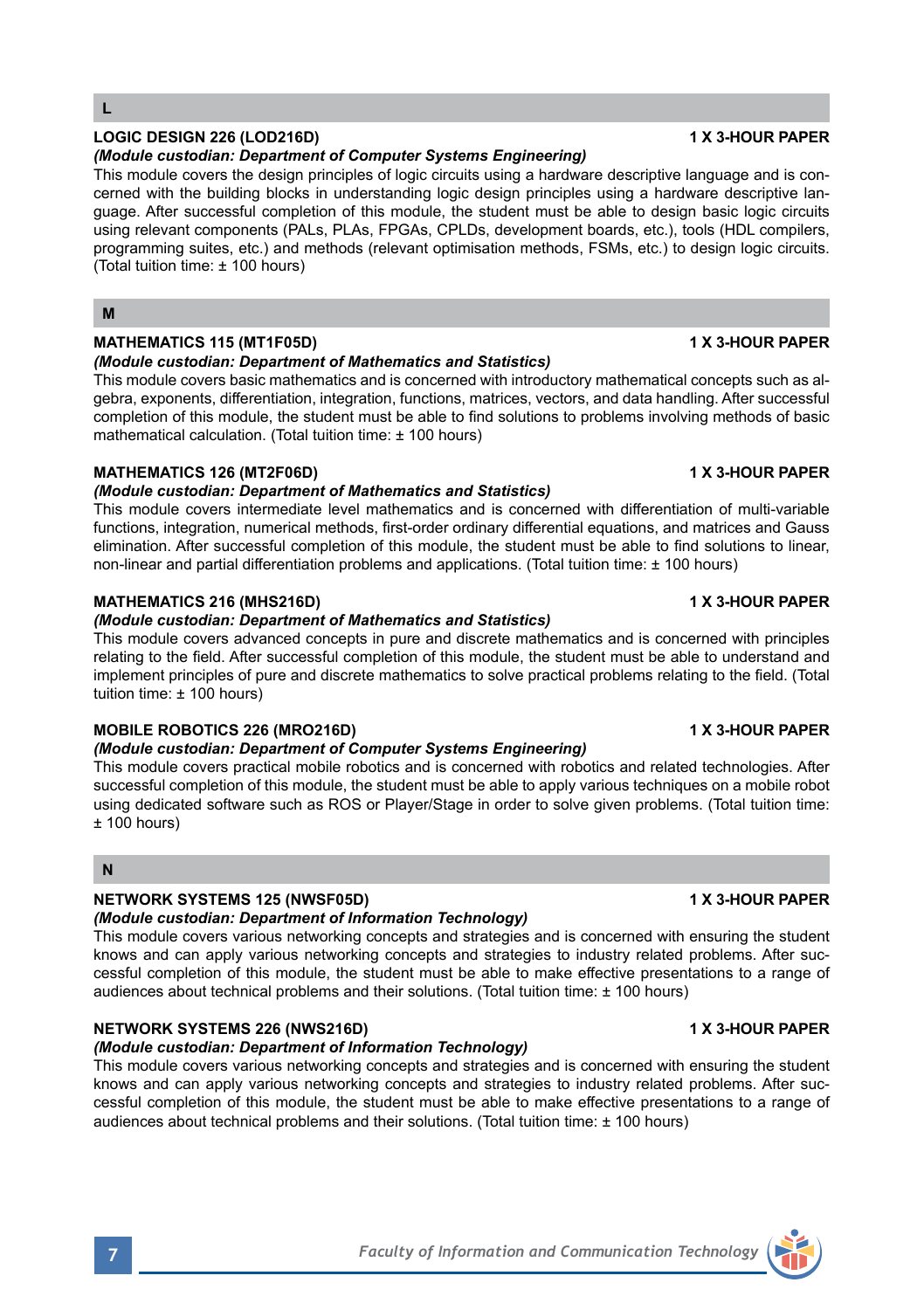# **OPERATING SYSTEMS 226 (OPS216D) 1 X 4-HOUR COMPUTER-BASED**

### *(Module custodian: Department of Computer Systems Engineering)*

This module covers base knowledge surrounding operating systems and is concerned with creating an indepth understanding of operating systems that can then be further applied in the up-coming modules. After successful completion of this module, the student must be able to demonstrate a sound knowledge of operating systems aiding them in developing OS specific applications and even operating systems themselves. (Total tuition time: ± 100 hours)

#### **P**

# **PROBABILITY AND STATISTICS 316 (PBS316D) 1 X 3-HOUR PAPER**

#### *(Module custodian: Department of Mathematics and Statistics)*

This module covers aspects of probability and statistics and is concerned with discrete probability, continuous probability, expectation, stochastic processes, sampling distributions, estimation, and hypothesis testing. After successful completion of this module, the student must be able to understand and implement probability and statistics and its various applications. (Total tuition time: ± 100 hours)

# **PROGRAMMABLE LOGIC CONTROLLERS 226 (PLC216D) 1 X 3-HOUR PAPER**

# *(Module custodian: Department of Computer Systems Engineering)*

This module is concerned with designing and implementing PLC based systems. Various sensors, actuators and control methods are looked at and utilised practically. After successful completion of this module, the student must be able to identify and explain the main design characteristics, internal architecture, and operating principles of Programmable Logic Controllers and implement a PLC in designing solution to a given problem. (Total tuition time: ± 100 hours)

# **PROGRAMMING 115 (PG1F05D) 1 X 4-HOUR COMPUTER-BASED**

### *(Module custodian: Department of Computer Science)*

This module covers introductory engineering programming principles and is concerned with the application of programming and software engineering principles to provide solutions to a range of problems emanating in the IT industry. After successful completion of this module, the student must be able to write a basic C++ program, evaluate C++ expressions using arithmetic operators, enable a program to make decisions, enable a program to repeat instructions, create and work with functions and manipulate collections of data. (Total tuition time: ± 100 hours)

### **PROGRAMMING 126 (PG2F06D) 1 X 4-HOUR COMPUTER-BASED**

### *(Module custodian: Department of Computer Science)*

This module covers intermediate engineering programming principles and is concerned with object-oriented programming concepts such as inheritance and polymorphism, producing documentation and implementing advanced solutions to problems arising in the software industry. After successful completion of this module, the student must be able to design and implement computer application/software that can solve various software and hardware based problems. (Total tuition time: ± 100 hours)

# **PROGRAMMING 216 (PGM216D) 1 X 4-HOUR COMPUTER-BASED**

# *(Module custodian: Department of Computer Science)*

This module covers intermediate/advanced engineering programming principles and is concerned with Using Rapid Application Development Tool (RAD) for problem solving in a GUI environment. After successful completion of this module, the student must be able to solve intermediate/advanced level programming problems using intermediate/advanced level programming skills. (Total tuition time: ± 100 hours)

# **PROJECT CONSTRUCTION 125 (PCOF05D) PROJECT ASSESSMENT**

# *(Module custodian: Department of Computer Systems Engineering)*

This module covers all aspects of constructing an electronic project and is concerned with design, research manufacturing, and basic hand skills required to complete an electronic project. After successful completion of this module, the student must be able to successfully construct an electronic project using the necessary electronic knowledge, hand skills and safety procedures needed for completion. (Total tuition time: ± 100 hours)

![](_page_7_Picture_27.jpeg)